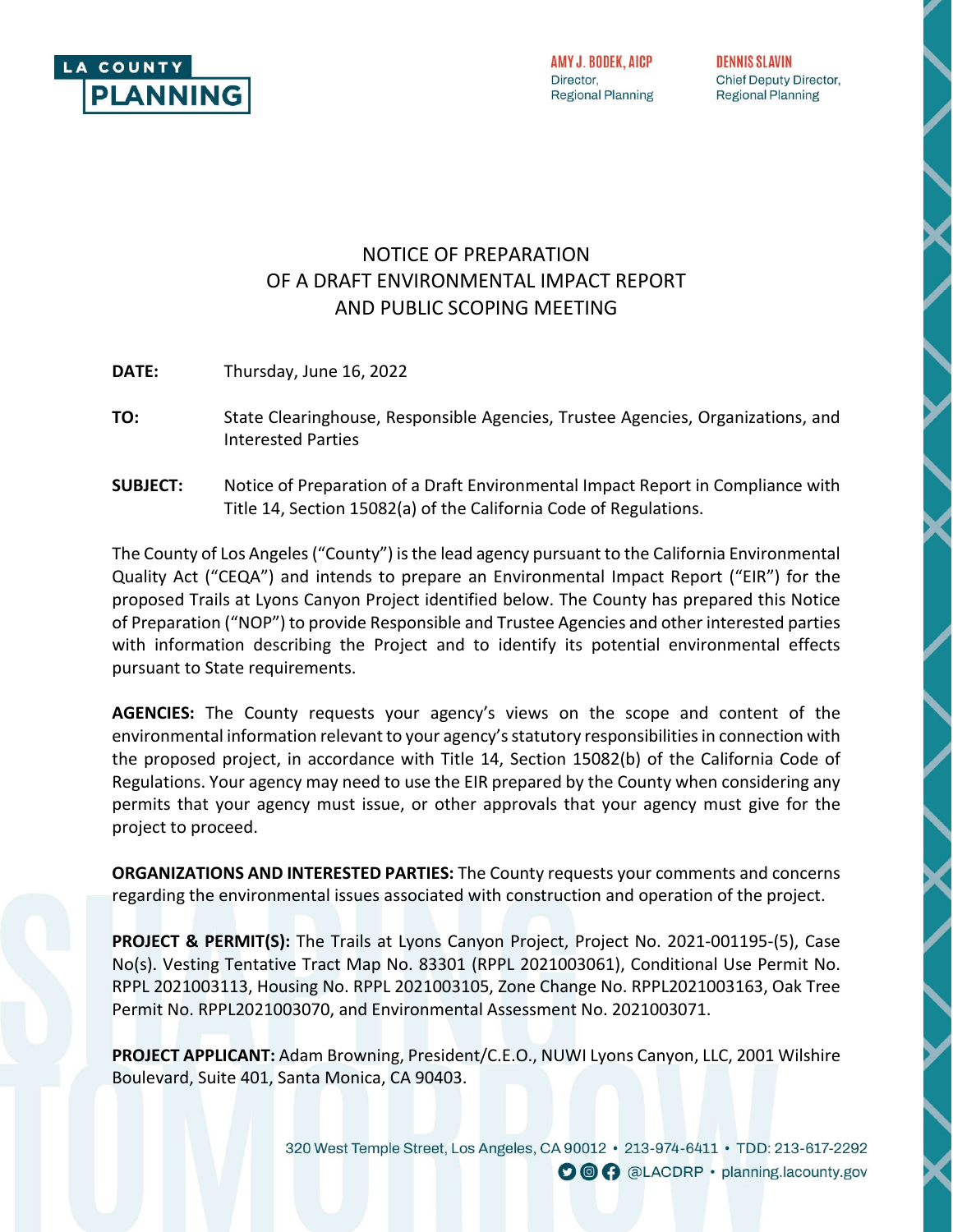#### NOTICE OF PREPARATION AND SCOPING MEETING June 16, 2022 Page 2 of 8

**PROJECT LOCATION:** West of The Old Road and South of Sagecrest Circle, Santa Clarita APNs: 2826-022-026, -027, -035; 2826-023-014; 2826-041-039

The approximately 233-acre project site is located in the northern foothills of the Santa Susana Mountains in unincorporated Los Angeles County; refer to **Figure 1**, *Regional Location and Vicinity Map*. The project site is contiguous to The Old Road on the east; west of Interstate 5 (I-5); just south of Sagecrest Circle; and north of Calgrove Boulevard near Ed Davis Park in Towsley Canyon.

**PROJECT DESCRIPTION:** The project includes the development of 504 residential units in a mix of attached and detached dwelling units, and affordable senior housing, subdivided into 23 lots within 233.18 acres, associated infrastructure, a designated lot for a future fire station, three Los Angeles County Flood Control District lots, and approximately 164 acres of natural and improved open space. The portions of the project site developed with residential uses would be situated in the northerly portion of the project site on approximately 40.33 acres, adjacent to The Old Road, and the natural and improved open space would predominantly be located within the westerly and southerly portions of the project site. The proposed dwelling units would be located within up to six planning areas, proximate to each other and connected by internal driveways and sidewalks. These internal driveways would connect to proposed "A" and "B" Streets. Proposed "A" and "B" Streets would provide public access throughout the developed portions of the project site (i.e., the northeasterly portion of the site) from two access points on The Old Road. Project infrastructure would also incorporate, trails, a new water tank, and debris basins. The project would require up to 1,460,000 cubic yards of cut and 1,260,000 cubic yards of fill for a total of 2,720,000 cubic yards of grading with 1,345,000 cubic yards of over excavation. There is expected to be 15 percent shrinkage on the over excavation for a total of 200,000 cubic yards. The total earth movement will be 2,805,000 cubic yards. The grading will balance onsite.

### **POTENTIAL ENVIRONMENTAL EFFECTS OF THE PROJECT**

Based on a preliminary review of the proposed project consistent with Section 15060 of the State CEQA Guidelines, the County has determined that an EIR should be prepared for this project. In addition, consistent with Section 15082 of the State CEQA Guidelines, the County has identified the following probable environmental effects of the project listed in **Table 1**, which will be addressed in the EIR for this project: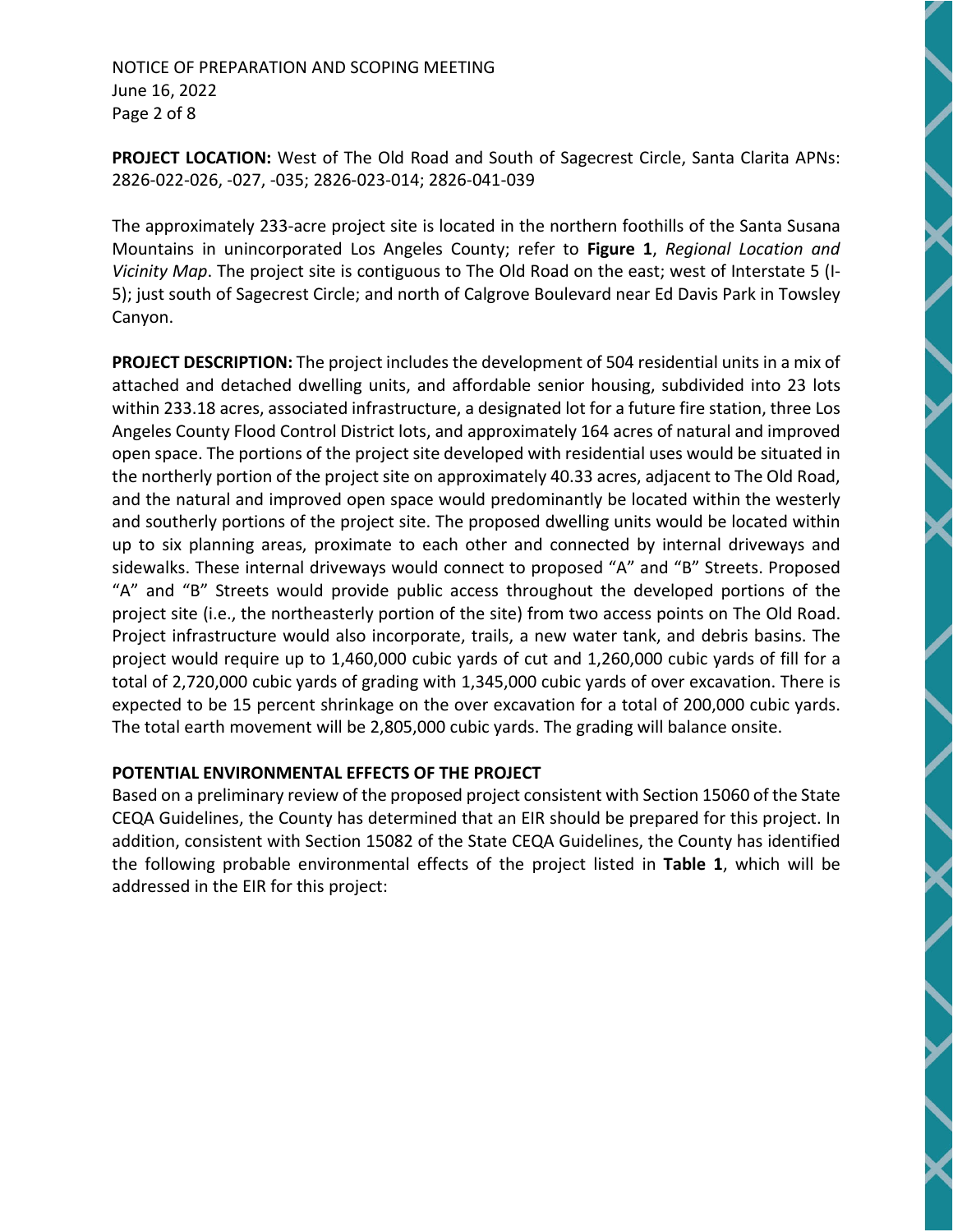## **Table 1**

## **Environmental Analysis Overview**

 $\blacktriangleleft$ 

 $\blacktriangleleft$ 

Í

| <b>Checklist Issue</b>             | <b>Topics for Analysis</b>                                                                                                                                                                                                                                                                                                                                                                                                                                                                                                                                                                                                                                                                                                                                                                                                                                                                                |
|------------------------------------|-----------------------------------------------------------------------------------------------------------------------------------------------------------------------------------------------------------------------------------------------------------------------------------------------------------------------------------------------------------------------------------------------------------------------------------------------------------------------------------------------------------------------------------------------------------------------------------------------------------------------------------------------------------------------------------------------------------------------------------------------------------------------------------------------------------------------------------------------------------------------------------------------------------|
| Aesthetics                         | A significant ridgeline is designated in the southern portion of the<br>project site, and not proposed to be disturbed. In addition, existing<br>regional public trails for walking, hiking, and mountain biking are<br>located to the south and northwest of the Project Site. These trails are<br>part of the Ed Davis Park and Towsley Canyon and the City of Santa<br>Clarita's Riverdale Park and Open Space. Evaluation of the project's<br>impact on visual quality; scenic vistas; scenic resources; visual character<br>from public viewpoints; and light and glare would be conducted.                                                                                                                                                                                                                                                                                                          |
| Agriculture and Forestry Resources | No impacts are anticipated as the project site and most surrounding<br>areas do not contain agricultural uses or related operations and no<br>forest land or forestry uses. Evaluation of agriculture and forestry<br>resources will be included within the EIR.                                                                                                                                                                                                                                                                                                                                                                                                                                                                                                                                                                                                                                          |
| Air Quality                        | Evaluation of air pollutant emissions generated by project construction<br>and operation would be conducted. A qualitative analysis of odor<br>impacts based on the project land uses and site compatibility will be<br>conducted. A refined construction health risk assessment (HRA) to<br>quantitatively evaluate construction-period toxic air contaminant<br>impacts to air quality sensitive receptors in the vicinity of the project<br>would be conducted. A qualitative analysis of operational toxic air<br>contaminant impacts would be conducted. Further, an operational HRA<br>to evaluate the mobile source air toxic emissions from vehicles on I-5<br>impacting the project's proposed residential uses will be conducted.                                                                                                                                                               |
| <b>Biological Resources</b>        | The project site is located within the Santa Susana Mountains/Simi Hills<br>Significant Ecological Area (SEA). The project site is relatively<br>undisturbed for much of the property, with species that may qualify as<br>protected trees under the Los Angeles County SEA Ordinance<br>Implementation Guide and the Los Angeles County Oak Tree ordinance.<br>Evaluation of potentially sensitive natural communities, special-status<br>species, federally or state protected wetlands, wildlife movement corridors,<br>oak woodlands, and conflict with local policies, including, but not limited to,<br>Wildflower Reserve Areas, Los Angeles County Oak Tree ordinance, and SEA<br>ordinance would be conducted. Compliance with the SEA compatibility<br>criteria and the Los Angeles County Oak Tree ordinance and applicable<br>requirements for tree protection and removal would be analyzed. |
| <b>Cultural Resources</b>          | Evaluation of historical resources, archaeological resources, and the<br>potential discovery of human remains would be conducted.                                                                                                                                                                                                                                                                                                                                                                                                                                                                                                                                                                                                                                                                                                                                                                         |
| Energy                             | Evaluation of the project's anticipated construction and operation<br>energy needs would be conducted.                                                                                                                                                                                                                                                                                                                                                                                                                                                                                                                                                                                                                                                                                                                                                                                                    |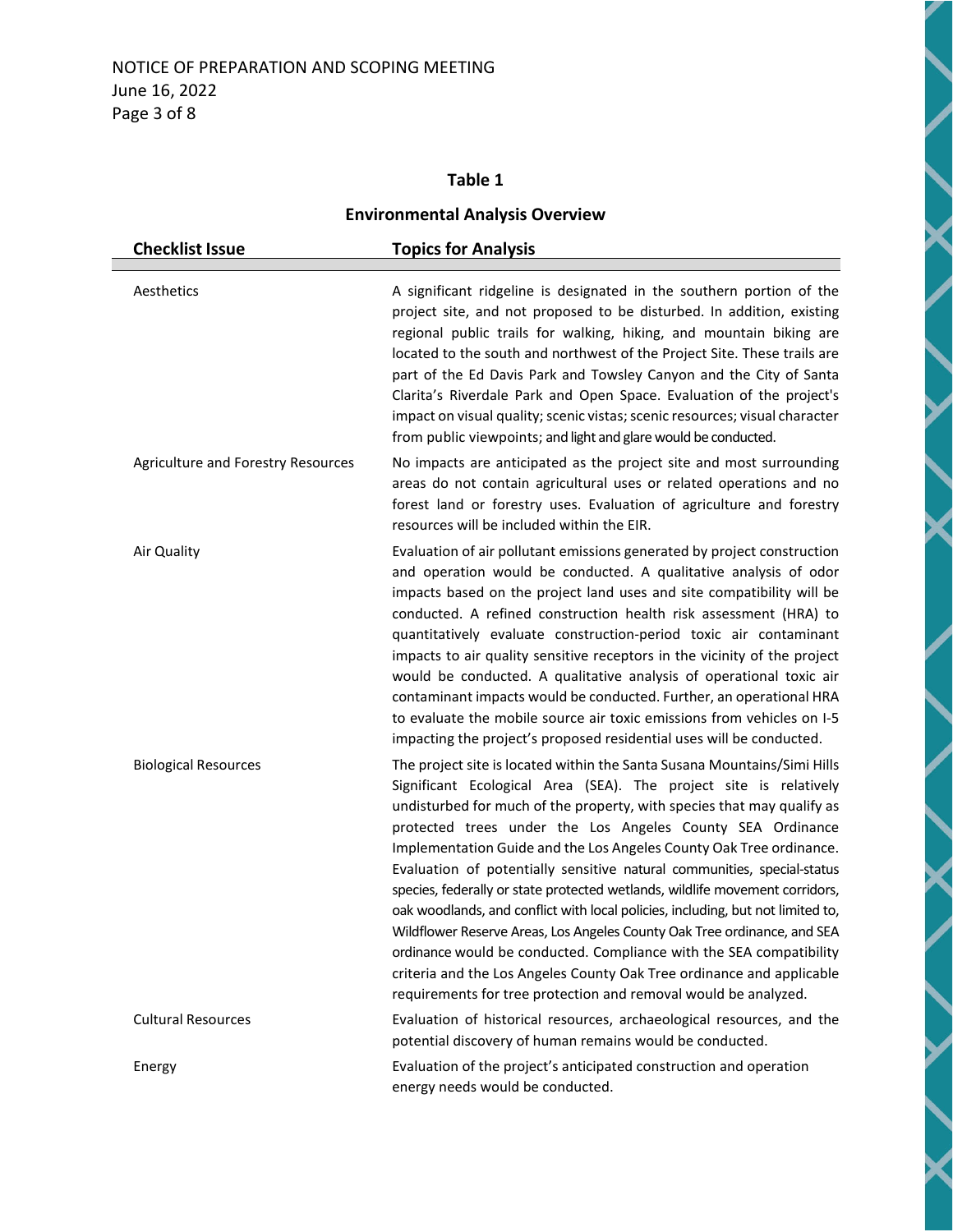## NOTICE OF PREPARATION AND SCOPING MEETING June 16, 2022 Page 4 of 8

| Geology and Soils                      | Evaluation of strong seismic ground shaking, ground failure including<br>liquefaction and lateral spreading, landslides, soil erosion and loss of<br>topsoil, subsidence or collapse, expansive soil, and paleontological<br>resources would be conducted.                                                                     |
|----------------------------------------|--------------------------------------------------------------------------------------------------------------------------------------------------------------------------------------------------------------------------------------------------------------------------------------------------------------------------------|
| <b>Greenhouse Gas Emissions</b>        | Evaluation of project greenhouse gas emissions created by project<br>construction and operation would be conducted.                                                                                                                                                                                                            |
| <b>Hazards and Hazardous Materials</b> | Evaluation would include analysis of significant hazardous materials or<br>waste, adopted emergency response plan or emergency evacuation<br>plan, and the Very High Fire Hazard Severity Zone within which the<br>project site is located.                                                                                    |
| <b>Hydrology and Water Quality</b>     | Evaluation of water quality standards or waste discharge requirements,<br>groundwater supplies or recharge, drainage, project water features,<br>and runoff would be conducted.                                                                                                                                                |
| Land Use and Planning                  | Consistency with General Plan and area land use plan and zoning code,<br>including SEA, hillside management, inclusionary housing ordinance,<br>and oak tree ordinance, would be conducted.                                                                                                                                    |
| <b>Mineral Resources</b>               | No impacts are anticipated as the project site is not located within a<br>known mineral resources area and no mineral resources are known to<br>occur on the project site. Evaluation of mineral resources will be<br>included in the EIR.                                                                                     |
| Noise                                  | Evaluation of project generated noise and vibration impacts, including<br>changes in ambient noise levels, generated by project construction and<br>operation would be conducted. In addition, an assessment of whether<br>the project would exceed General Plan and noise ordinance standards<br>will be included in the EIR. |
| Population and Housing                 | The project would result in the development of 504 dwelling units<br>consisting of a mix of single-family dwelling units and affordable senior<br>dwelling units on a site that currently does not include any occupied<br>dwelling units. Evaluation of population, housing, and employment<br>impacts would be conducted.    |
| <b>Public Services</b>                 | The project will be evaluated for fire and police impacts. The project<br>would generate a number of new students. Evaluation of school<br>impacts would be conducted. In addition, evaluation of parks and<br>library service will be conducted.                                                                              |
| Recreation                             | The project site shares a property boundary with the City of Santa<br>Clarita's Riverdale Park and Open Space facility. A bikeway described in<br>the County Master Plan of Bikeways is designated along The Old Road.<br>Evaluation of recreation impacts will be conducted.                                                  |
| Transportation                         | Evaluation of transportation impacts based on vehicle miles traveled,<br>site access, circulation, and emergency access would be conducted.                                                                                                                                                                                    |
| <b>Tribal Cultural Resources</b>       | Records searches of the South Central Coastal Information Center<br>(SCCIC) and Native American Heritage Commission (NAHC) Sacred<br>Lands File (SLF) will be conducted, and the County will consult with local<br>tribes for Assembly Bill (AB) 52 compliance obligations. Evaluation of                                      |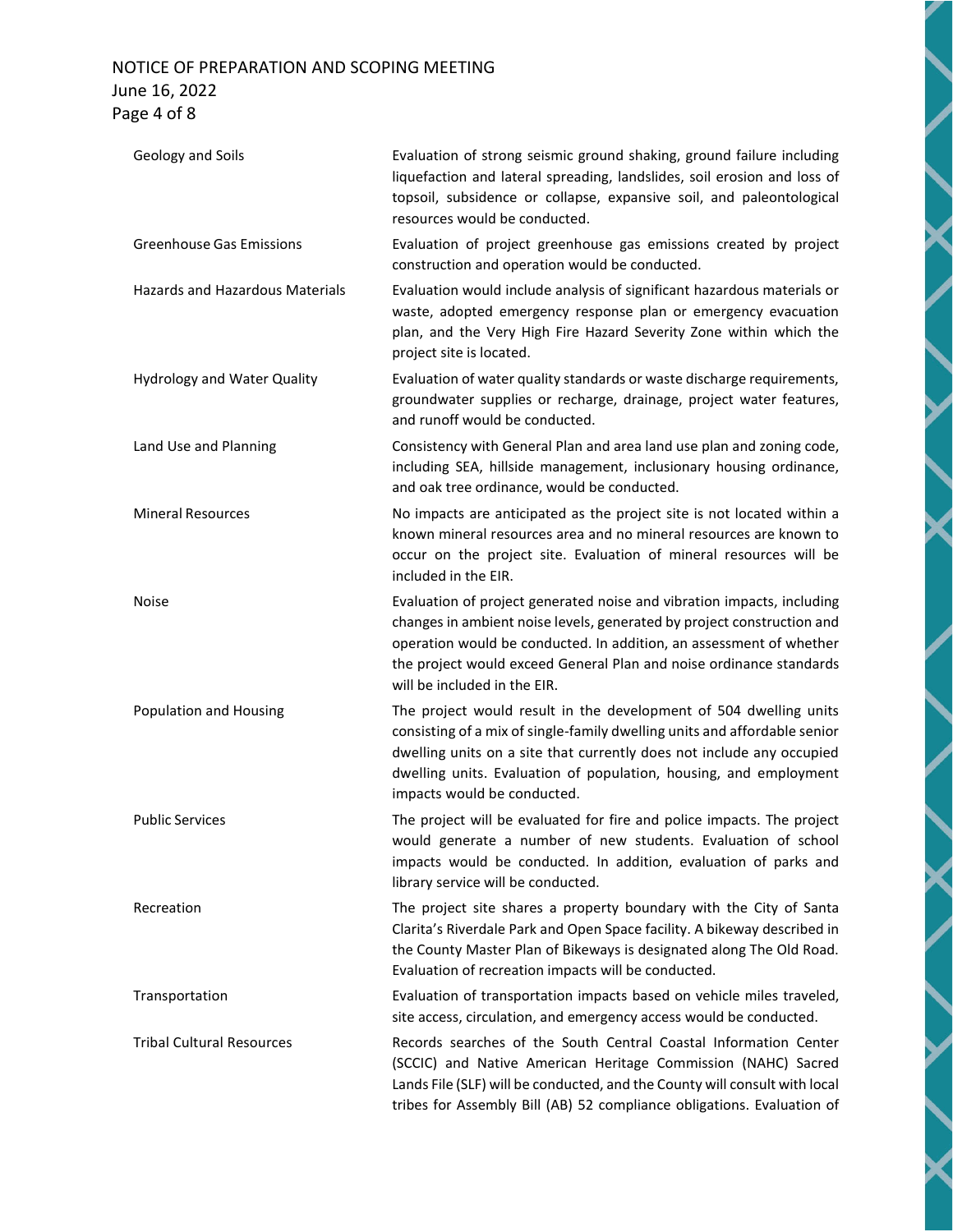### NOTICE OF PREPARATION AND SCOPING MEETING June 16, 2022 Page 5 of 8

tribal cultural resources would be included in the EIR. Utilities and Service Systems Evaluation of construction and operation impacts to water supply, sewer and wastewater treatment capacity, storm water drainage, and solid waste would be conducted. A water supply assessment is required. Wildfire The project site is located within a Very High Fire Hazard Severity Zone and evaluation of wildfire emergency response and risk would be conducted. In addition, a discussion of exposure of people to significant risk of loss or injury resulting from wildland fires will be provided. Mandatory Findings of Significance The EIR will analyze whether the project would substantially reduce the quality of fish and wildlife habitat or cause fish or wildlife populations to be threatened or eliminated. An assessment of impacts to rare or endangered plant or animal species will occur in the EIR. Paleontological resources will be evaluated within the EIR, including the potential that history or prehistory would be eliminated. The EIR will analyze whether the project will or will not have environmental effects that cause substantial adverse effects on human beings. The project does not have the potential to achieve short-term environmental goals to the disadvantage of long-term environmental goals. The project's cumulative environmental impacts will be analyzed.

**NOTICE OF SCOPING MEETING:** The County will conduct a virtual (online) public scoping meeting for the purpose of soliciting oral and written comments from interested parties as to the appropriate scope and content of the EIR.

All interested parties are invited to attend the virtual scoping meeting to assist in identifying issues to be addressed in the EIR. The scoping meeting will include a brief presentation of the proposed project to be addressed in the EIR and will provide attendees with an opportunity to provide input to the scope of the EIR. The Scoping Meeting will be held virtually on **Wednesday, June 29, 2022**, **at 6 p.m.** (Pacific Time). See details below:

| <b>VIRTUAL SCOPING</b><br><b>MEETING:</b> | Wednesday, June 29, 2022                         |
|-------------------------------------------|--------------------------------------------------|
|                                           | 6:00 p.m. (Pacific Time) - Via Zoom Meeting      |
|                                           | Please click the link below to join the webinar: |
|                                           | https://us06web.zoom.us/j/86390472095            |

Translation in other languages can be made available at the meeting upon request. Please submit translation requests at least seven business days in advance of the scheduled meeting to info@planning.lacounty.gov.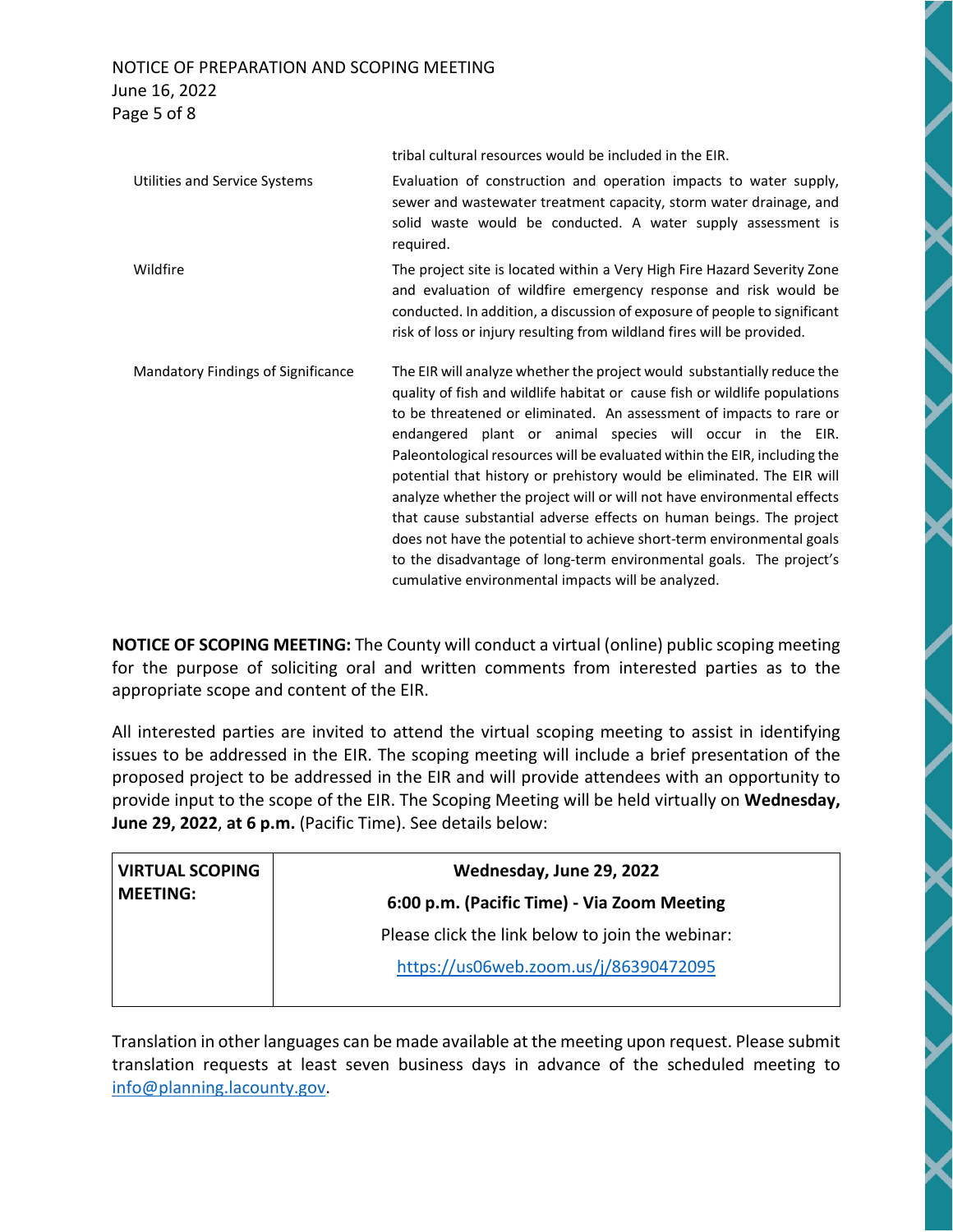**PUBLIC REVIEW PERIOD:** The County has determined to make this NOP available for public review and comment pursuant to Title 14, section 15082(b) of the California Code of Regulations. The comment period for the NOP begins on Thursday, June 16, 2022 and ends on Friday, July, 15, 2022.

Written comments must be received or postmarked by Friday, July 15, 2022.

Any comments provided should identify specific topics of environmental concern and your reason for suggesting the study of these topics in the EIR.

Please direct all written comments to the following address:

Erica Gutierrez, AICP County of Los Angeles Department of Regional Planning Principal Planner, Subdivisions Section 320 West Temple Street, 13<sup>th</sup> Floor Los Angeles, CA 90012 Tel: (213) 974-6411 Fax: (213) 626-0434 egutierrez@planning.lacounty.gov

Comments submitted on the NOP will be addressed in the Draft EIR.

**DOCUMENT AVAILABILITY:** The NOP is available for public review at the Los Angeles County Department of Regional Planning's ("Regional Planning's) website at:

https://planning.lacounty.gov/ceqa/notices

The public is also encouraged to visit the Regional Planning's website to review the project information at https://planning.lacounty.gov/case/view/2021-001195.

Thank you for your participation in the environmental review of this project.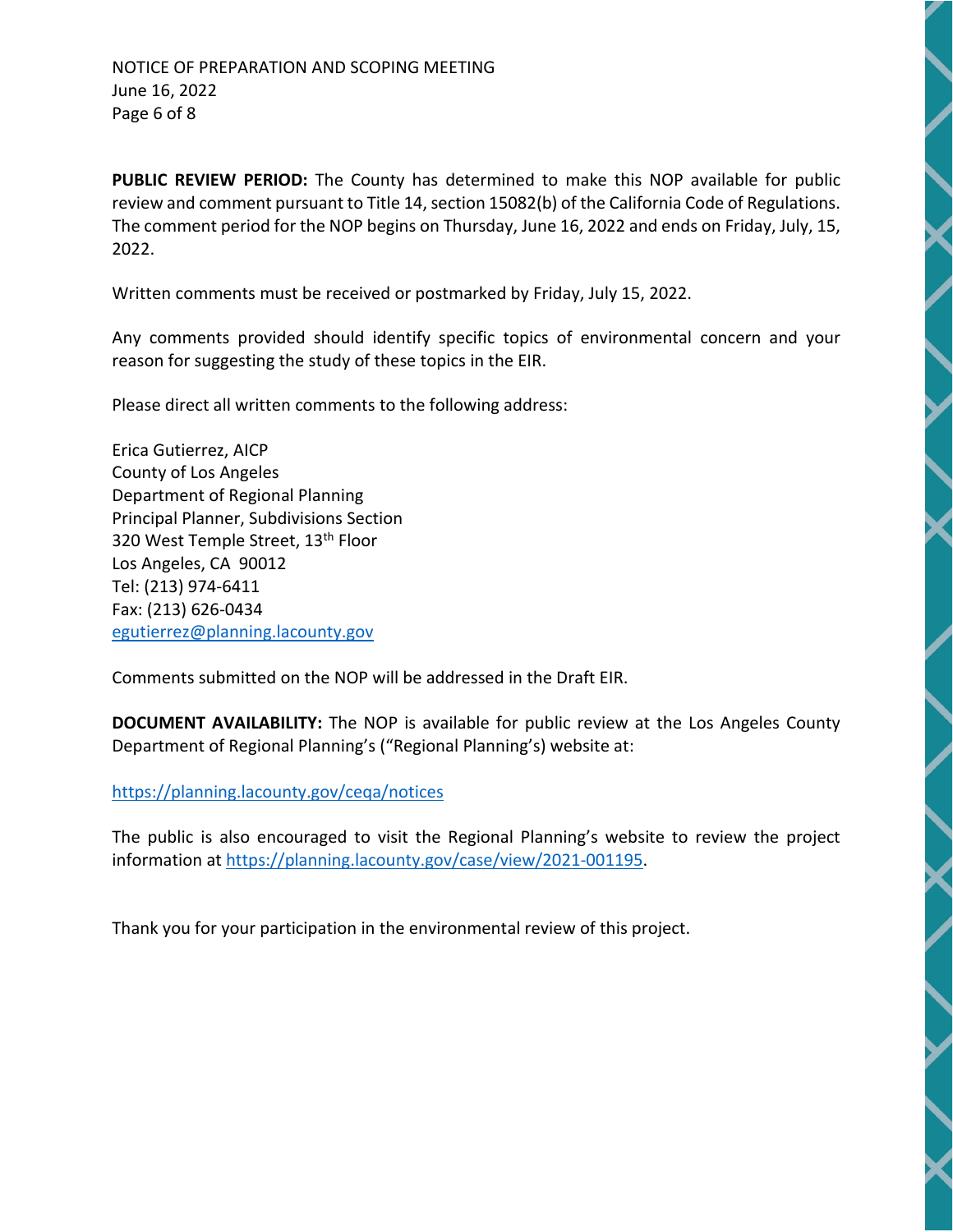Si necesita más información por favor llame al (213) 974-6411.

If oral language interpretation for non-English speaking persons is desired or if a special accommodation is desired pursuant to the Americans with Disabilities Act, please make your request by phone or email to the Secretary of the Regional Planning Commission at 213-974- 6409 or info@planning.lacounty.gov 72 business hours prior to the meeting. Thank you.

Si desea una interpretación oral para personas que no hablan inglés o una adaptación especial conforme a la Ley Americanos con Discapacidades, por favor haga su solicitud por teléfono o correo electrónico a la Secretaría de la Comisión de Planificación Regional llamando al 213-974- 6409 o dirigiéndose a info@planning.lacounty.gov 72 horas hábiles antes de la reunión. Gracias.

비영어권 사람들을 위한 구두 통역을 원하거나 미국 장애인법에 따라 특별한 숙소를 원하는 경우 회의 시작 72시간 전에 지역 계획 위원회 장관에게 213-974-6409 또는 info@planning.lacounty.gov 로 전화 또는 이메일을 통해 요청하십시오. 감사합니다.

如果需要為非英語人士提供口語翻譯或根據美國殘疾人法案需要提供 特殊便利,請在會 議前 72

個工作小時內通過電話或電子郵件向區域規劃委員會秘書提出請求, 電話號碼為 213-974-6409, 電郵地址為 info@planning.lacounty.gov。謝謝。